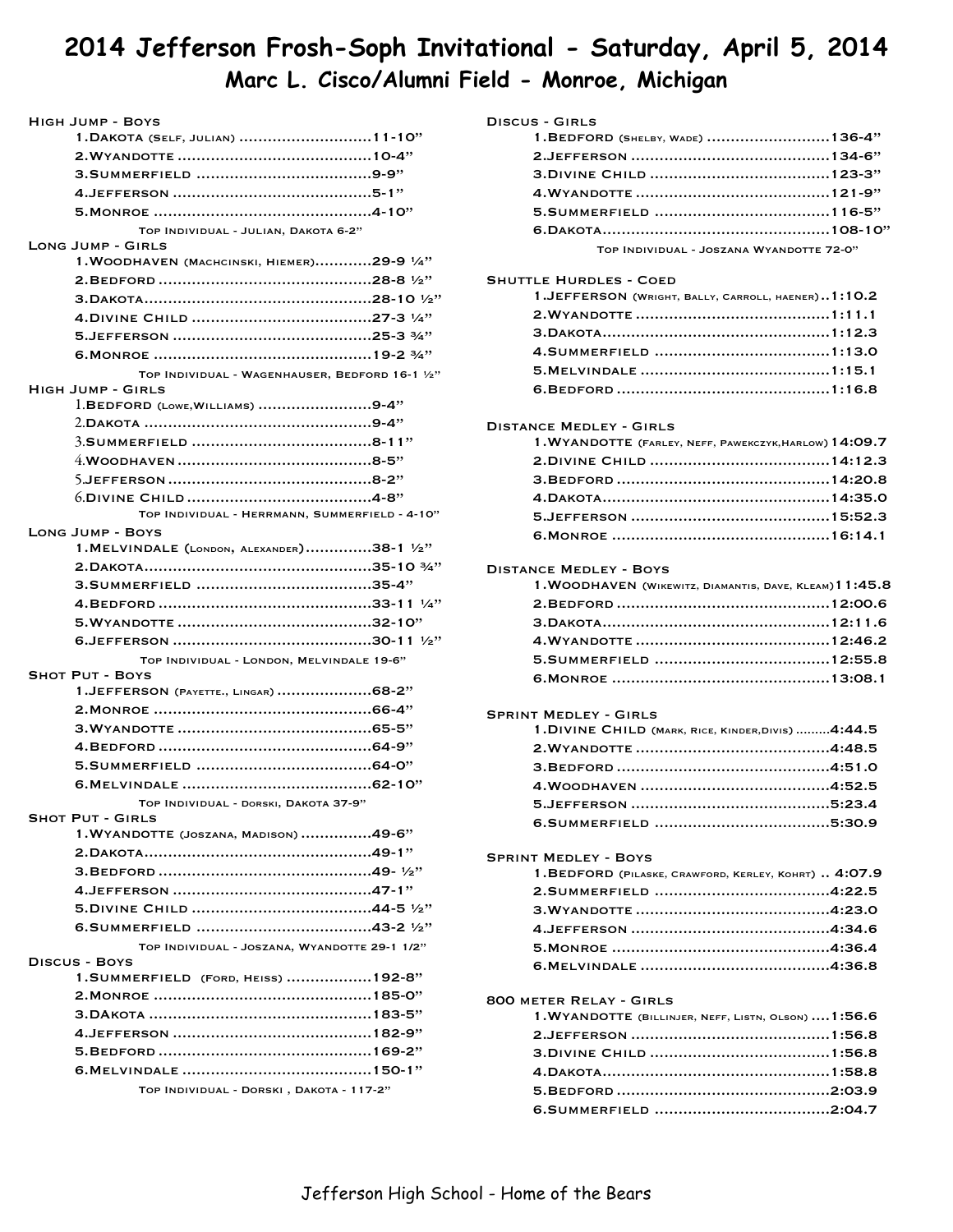## **2014 Jefferson Frosh-Soph Invitational - Saturday, April 5, 2014 Marc L. Cisco/Alumni Field - Monroe, Michigan**

#### 800 meter Relay - Boys

| 1. DAKOTA (GALES, AQUILA, FOWLER, COLLIER) 1:37.2 |  |
|---------------------------------------------------|--|
|                                                   |  |
|                                                   |  |
|                                                   |  |
|                                                   |  |
|                                                   |  |

#### 3200 meter Relay - Coed

| $1.BEDFORD$ (VARNEY, KOHRT, TILLMAN, MACLANAHAN) $10:04.6$ |  |
|------------------------------------------------------------|--|
|                                                            |  |
|                                                            |  |
|                                                            |  |
|                                                            |  |
|                                                            |  |

#### 400 meter Relay - Girls

| 1. WYANDOTTE (LISTER, EVANS, NEFF, BILLINGER) 53.8 |  |
|----------------------------------------------------|--|
|                                                    |  |
|                                                    |  |
|                                                    |  |
|                                                    |  |
|                                                    |  |

#### 400 meter Relay - Boys

| 1. DAKOTA (AGUILA, FOWLER, RAY, COLLIER) 47.5 |  |
|-----------------------------------------------|--|
|                                               |  |
|                                               |  |
|                                               |  |
|                                               |  |
|                                               |  |

#### 1600 meter Relay - Coed

| 1. BEDFORD (SPOHLER, NOWAK, WAGENHAUSER, VILLEREAL). 4:10.6 |  |
|-------------------------------------------------------------|--|
|                                                             |  |
|                                                             |  |
|                                                             |  |
|                                                             |  |
|                                                             |  |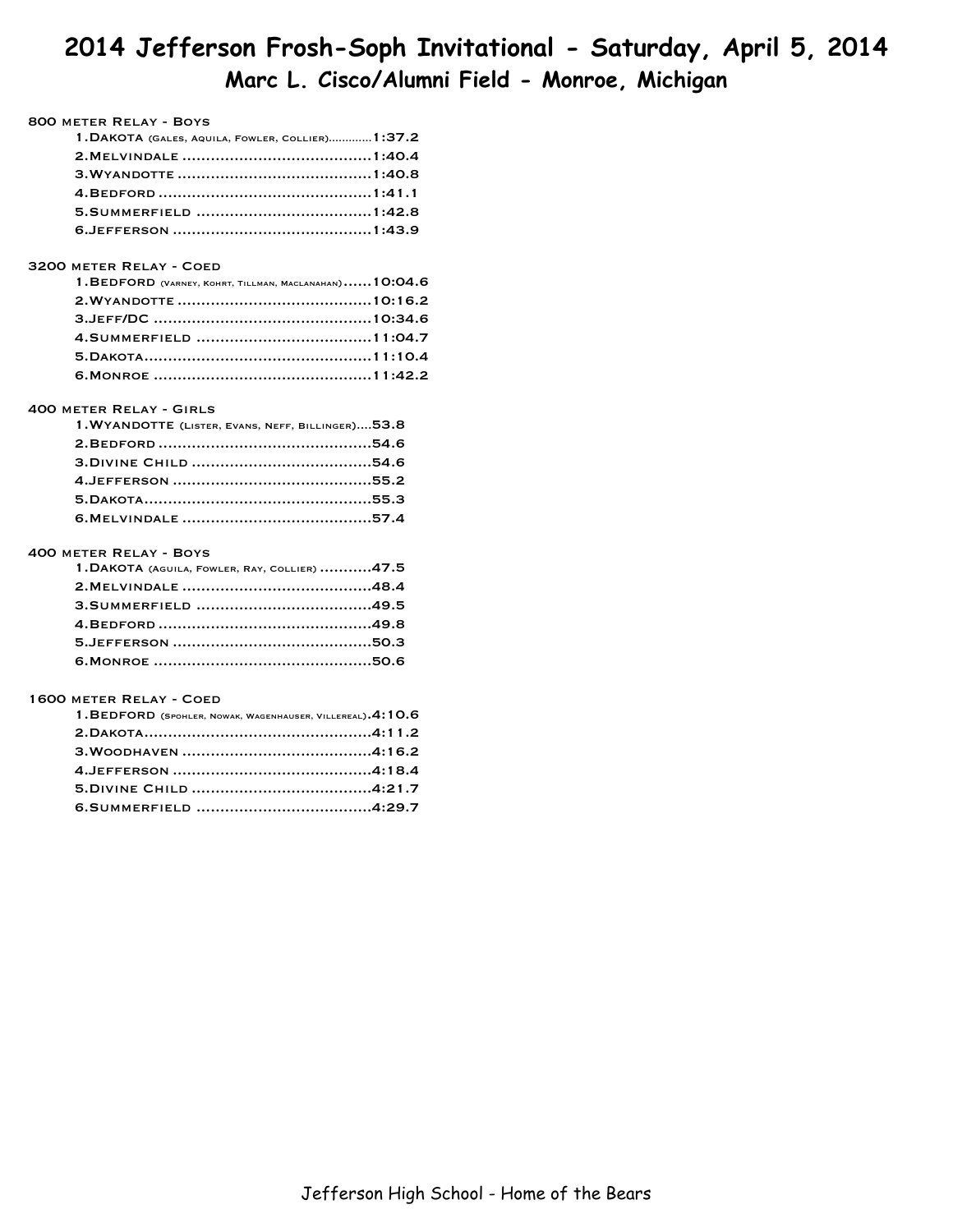# **High Jump**

Boys - Girls

Meet  $\mathcal{I} \cup \mathcal{I}$   $\mathcal{I}$   $\mathcal{I}$   $\mathcal{I}$   $\mathcal{I}$   $\mathcal{I}$   $\mathcal{I}$   $\mathcal{I}$   $\mathcal{I}$   $\mathcal{I}$   $\mathcal{I}$   $\mathcal{I}$   $\mathcal{I}$   $\mathcal{I}$   $\mathcal{I}$   $\mathcal{I}$   $\mathcal{I}$   $\mathcal{I}$   $\mathcal{I}$   $\mathcal{I}$   $\mathcal{I}$   $\mathcal{I}$   $\mathcal{I}$ 

| Name                                      | School            | 410<br>No.<br>5658<br>6   62   63<br>510<br>54 |
|-------------------------------------------|-------------------|------------------------------------------------|
| Kyle Knyht                                | Dalota            | 3                                              |
| Waver Seft                                |                   | 2                                              |
| Hastin Chilier                            | $\frac{1}{2}$     |                                                |
| Waldred Espanhosed                        | Jeffersen         |                                                |
| G Aucha Welkprow<br>1 Apportunity Minutes | $^{\prime\prime}$ | 5<br>4                                         |
| Chas Net                                  | 11                | ló                                             |
| Negh Siwka                                | $\mu$             | 1                                              |
| · Assy Akers                              | $\frac{1}{2}$     | P                                              |
| Villar Bookborn Symmetride                |                   | 6                                              |
| 2 Oak Arguette<br>GARRH Kerley Bodters    | $\frac{1}{2}$     | C                                              |
| * Evan Villarent                          | $_{\prime}$       |                                                |
| Fisher Blockman Modial                    |                   | $\sqrt{2}$                                     |
| 6 Brended Beck                            | $\frac{1}{2}$     |                                                |
| Joch Putching Summer                      |                   |                                                |
| CALe Sweder Defeta                        |                   |                                                |

 $X = Miss$   $O = Make$   $\rightarrow$  = Pass

Duril Potter Head Official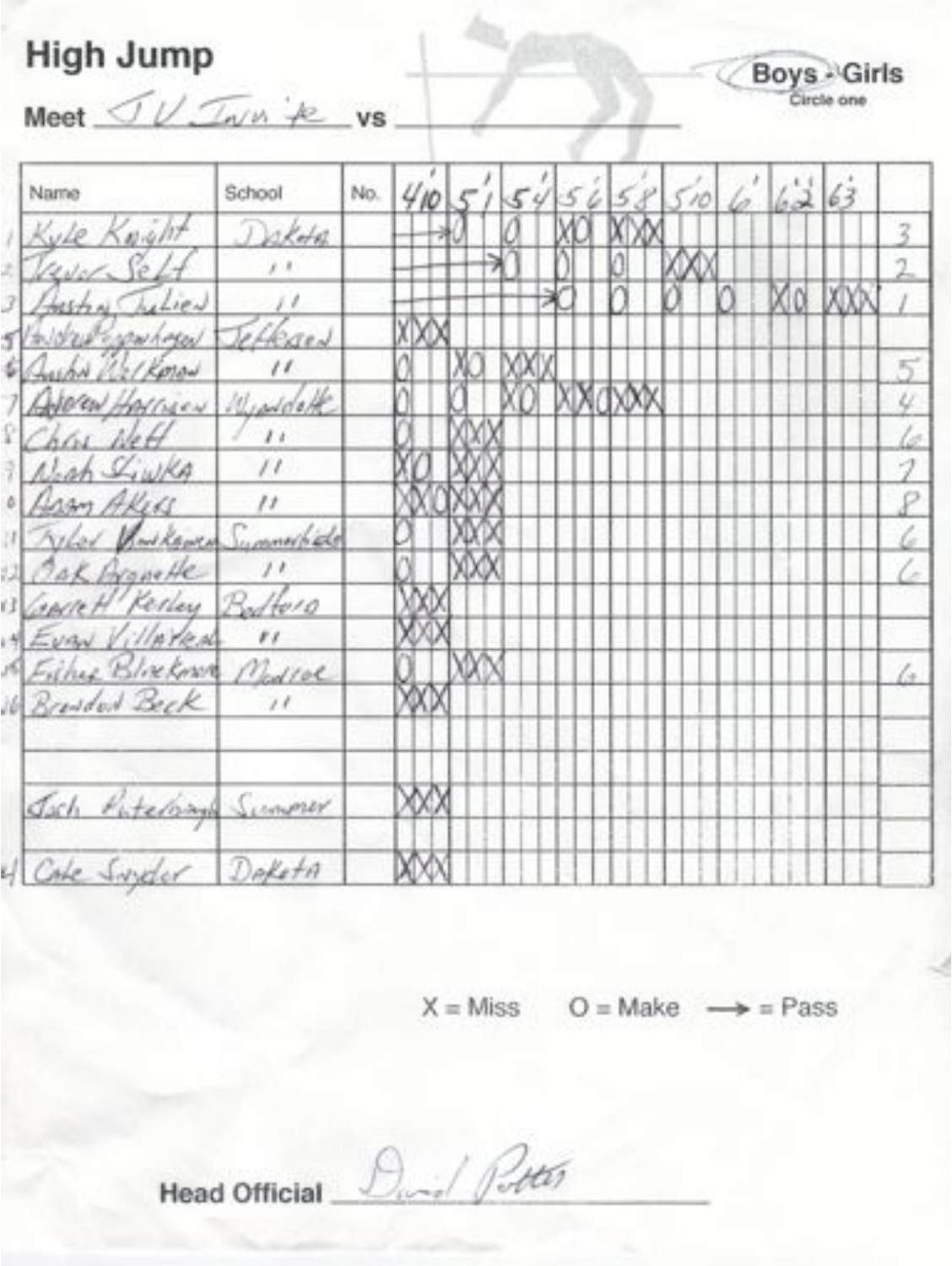Event LONG JUMP





|   | Varsity                 |            |     | Circle Best Performance |             |                    |          |        |
|---|-------------------------|------------|-----|-------------------------|-------------|--------------------|----------|--------|
|   | Athlete                 | School     | No. |                         | 2           | 3                  | 4        | Place  |
|   | Briane Hiemer Woodhaves |            |     | 2'1'4                   | 534         | 12'7               | $14.1\%$ |        |
| 2 | Lindson Mochorski       |            |     | 5'                      | $13'10''_2$ | $\sqrt{6}$<br>14   | $5'1$ %  | 2994   |
| 3 | Nacha modson            |            |     | c                       | 4.34        | $\mathbbm{1}$<br>과 |          |        |
|   | Pehicy woodships        | Professo A |     | 权 16 1 1/2              | 411%        | 64                 | 1511     |        |
| 5 | aliy Harsen             |            |     | <b>109%</b>             | 12          | $12.9\%$           | 1/2      | 29.872 |
| 6 | Cara schafer            |            |     | 9'101/2 10'5            |             |                    | $0.7\%$  |        |
|   | Parly menki             | BededB     |     | 9'9''49'4''             |             |                    | 115 %    |        |
| 8 | lowers mitter           |            |     | 1254101                 |             | 11'10'             | 17.74    |        |
| 9 | Hannah Assella          |            |     |                         |             | 119%               | 1'5''    | 231/4  |
|   | 10 Shannon Rice         |            |     | $\varsigma$             | 14'134      | 13'11'2            | 1394     |        |

| <b>Exhibition</b>                 |               | $\overline{c}$ | З                        |                 |          |
|-----------------------------------|---------------|----------------|--------------------------|-----------------|----------|
| 11 Shelber Whichir                |               |                | $11^{1}10^{11}2$         | $115^{12}$      |          |
| 12 Brantil Byrd                   | 10'1          | 11'9'4         | 18814                    | 11512           | 27343    |
| 13 Kodi Kinder DVC                | 12.8          | 11'5           | 12'2'2                   | Ç               |          |
| 14 Andrea witcher                 | $Q'$ $12$     | 1034           | 9'10 1/2                 | 10 <sup>1</sup> | 22.114   |
| 15 Olivia mack Voff.              | Fault         | 4'4            | 14'412 14'9              |                 |          |
| 16 mean Tamourou                  | 11'5''410'1'2 |                | 10, 4                    | 10,1            |          |
| 17 Sydney contuc                  |               | 8'11           | $10^{11}$ / <sub>2</sub> |                 | 25240    |
| 18 DIEXIS DETIZIOLE<br>DHS<br>ft. | Fault         | 1576           | 14'95/4                  | 14.9%           |          |
| $19$ $700$ $20$                   | 921291        |                | 34                       | $Q^{\gamma}$    |          |
| $\vee$<br>20 Sam Ducharme         |               | 13412 12:3%    | F                        | 125             | 781072 2 |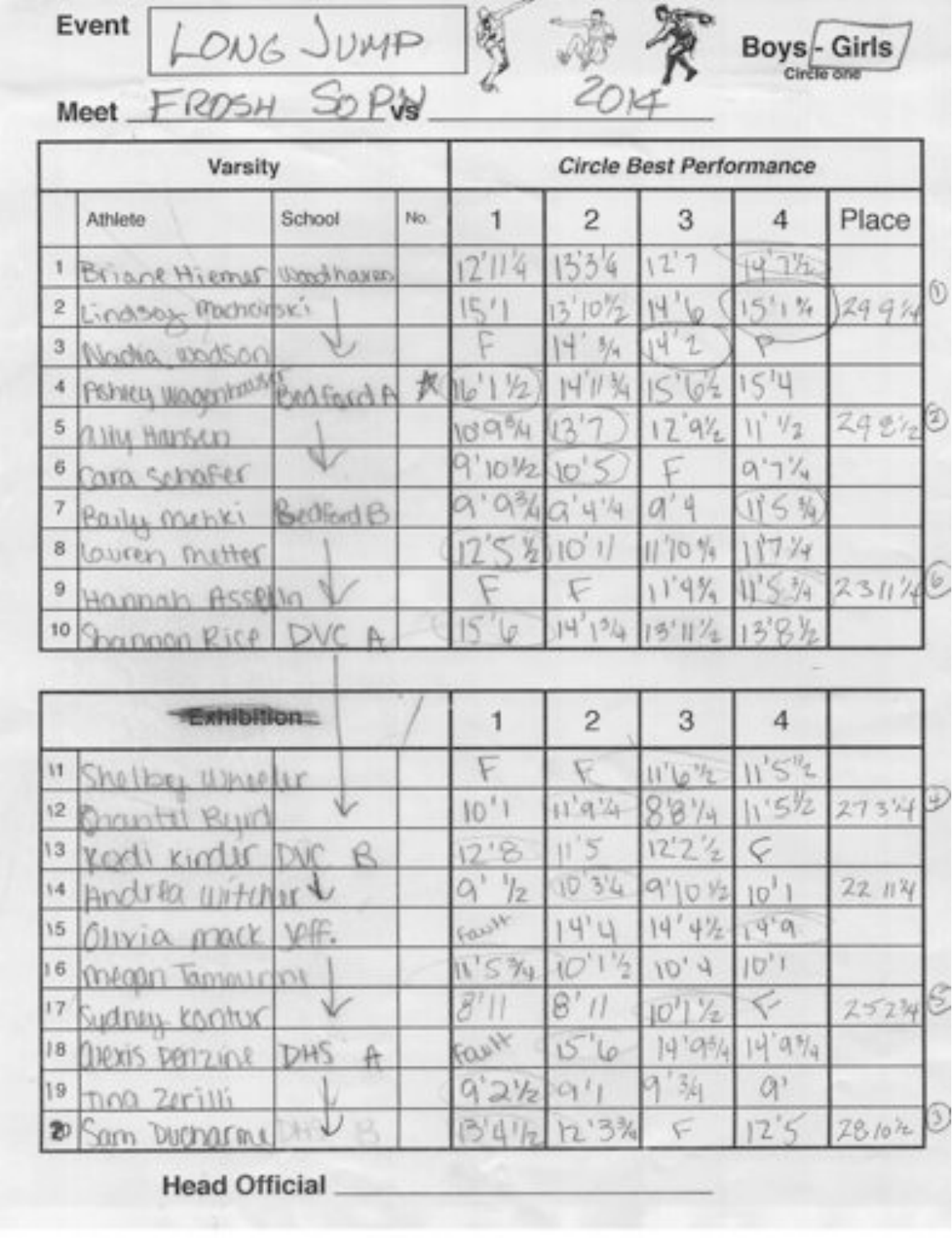



Event  $L_{ONG}$  JUMP<br>Meet  $FRO54 - SO9$  vs

|                | Varsity                     |        |     |      |       |                       | Circle Best Performance |       |  |
|----------------|-----------------------------|--------|-----|------|-------|-----------------------|-------------------------|-------|--|
|                | Athlete                     | School | No. |      | 2     | $\overline{3}$        | 4                       | Place |  |
| 1              | NINO RODINSON DHS B         |        |     | オフス  | 11/2  |                       | 19                      |       |  |
| $\bar{2}$      | Hope Strunford              | macoe  |     | Call |       | $-1^{1}11\frac{1}{2}$ | α,                      |       |  |
| 3              | Autum Green                 |        |     | 112  | 84    | 4%                    |                         |       |  |
| 4              | megan Peruski               |        |     |      |       | ブワ教                   | 918 %                   | 927   |  |
| 5              | SOChia OSHOSKY SOCHERLIFIED |        |     | F    | 12'34 | 12'1%                 | 224                     |       |  |
| 6              |                             |        |     |      |       |                       |                         |       |  |
| $\overline{z}$ |                             |        |     |      |       |                       |                         |       |  |
| 8              |                             |        |     |      |       |                       |                         |       |  |
| $\overline{9}$ |                             |        |     |      |       |                       |                         |       |  |
| 10             |                             |        |     |      |       |                       |                         |       |  |

|                                                                                                                    | Exhibition | $\overline{\mathbf{c}}$ | 3 |  |
|--------------------------------------------------------------------------------------------------------------------|------------|-------------------------|---|--|
| ۹.                                                                                                                 |            |                         |   |  |
| $\mathfrak{D}% _{T}=\mathfrak{D}_{T}\!\left( a,b\right) ,\ \mathfrak{D}_{T}=\mathfrak{D}_{T}\!\left( a,b\right) ,$ |            |                         |   |  |
| $\,3$                                                                                                              |            | w                       |   |  |
| $\ddot{a}$                                                                                                         |            |                         |   |  |
| $\overline{5}$                                                                                                     |            |                         |   |  |
| 6                                                                                                                  |            |                         |   |  |
| 7                                                                                                                  |            |                         |   |  |
| $_{\rm 8}$                                                                                                         |            |                         |   |  |
| 9                                                                                                                  |            |                         |   |  |
| 10                                                                                                                 |            |                         |   |  |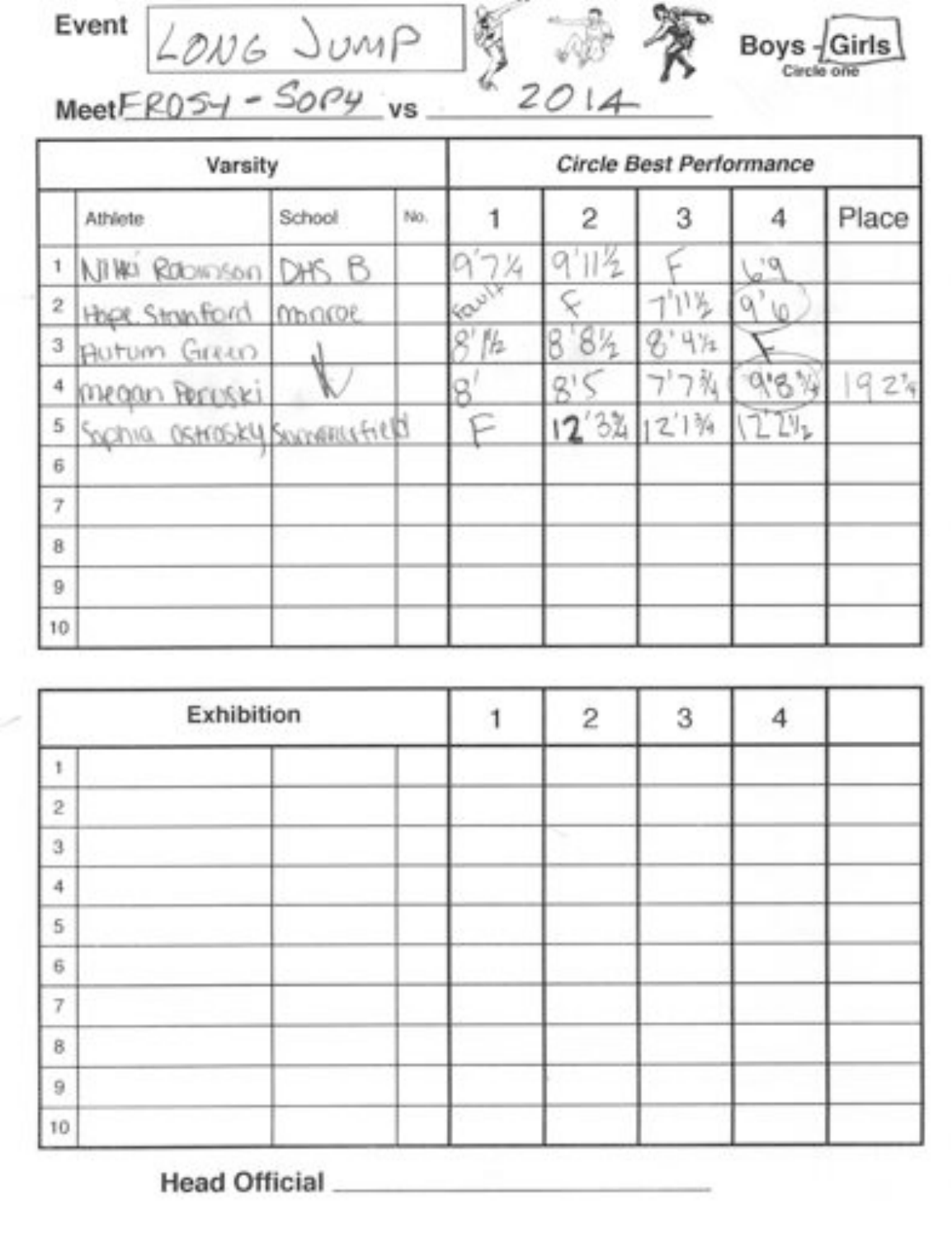

|        | Varsity            |                               |     |                      |                              | Circle Best Performance |        |       |
|--------|--------------------|-------------------------------|-----|----------------------|------------------------------|-------------------------|--------|-------|
|        | Athlete            | School                        | No. |                      | $\overline{2}$               | 3                       | 4      | Place |
| 1      | R. Muchael Mayor   | melondele                     |     |                      | OU.                          | 20'2                    |        |       |
| 2      | Sasce<br>$F = 100$ | melvidel                      |     |                      |                              | JO,                     | n-     |       |
| 3      | AJeff Wilcon       | melvinne                      |     |                      | 29                           |                         |        |       |
| 4      | A Muh. Trunks      | $ r_2 _{1,r}$ , $ r_2 _{1,r}$ |     | - 13                 |                              |                         | 304    |       |
| 5      | Ryon Machin        | Sefferian                     |     |                      |                              | û                       | 124    |       |
| 6      | Nosh Simil         | Te Fif ecoup                  |     |                      |                              |                         | 22'9'' |       |
| 7      | Tyler Racs         | Jefferson                     |     | 14'10'               | 215                          |                         | 23     |       |
| $\, 8$ | Kenn Ford          | Summithed                     |     |                      | $36^{\prime}$ ) <sup>m</sup> | $\alpha$ a"             | 28''   |       |
| 9      | John Heicher       | <b>Cummerful</b>              |     | ᅒᆞ                   | 33'1''                       |                         | 22'9'' |       |
| 10     | Animacena          | $\leq$ and the                |     | $20'$ $\frac{1}{10}$ |                              | 16.8                    |        |       |

|                     | Exhibition                    |            |               | $\overline{2}$ | 3          |      |  |
|---------------------|-------------------------------|------------|---------------|----------------|------------|------|--|
| 1                   | $C_{11} C_{22} C_{33} C_{31}$ | Jeffenson  | 17            |                |            | 27'  |  |
| $\overline{2}$      | Rai Rose                      | Jefforso   | $K^{\prime}K$ |                |            |      |  |
| 3                   | Jaden Meyer                   | Jeffrom    |               |                |            |      |  |
| $\overline{4}$      | Cara Kahin                    | Je Fhorton |               | gu.            |            | 74'1 |  |
| 5                   | Keith Linger                  | Tofferial  |               | 2              |            | 295  |  |
| $\ddot{\mathrm{6}}$ | Tosper Paserte                | Jefferin   | Σ             | $\frac{1}{2}$  | $-34'10''$ | 34%  |  |
| $\overline{z}$      |                               |            |               |                |            |      |  |
| $\bf B$             |                               |            |               |                |            |      |  |
| 9                   |                               |            |               |                |            |      |  |
| 10                  |                               |            |               |                |            |      |  |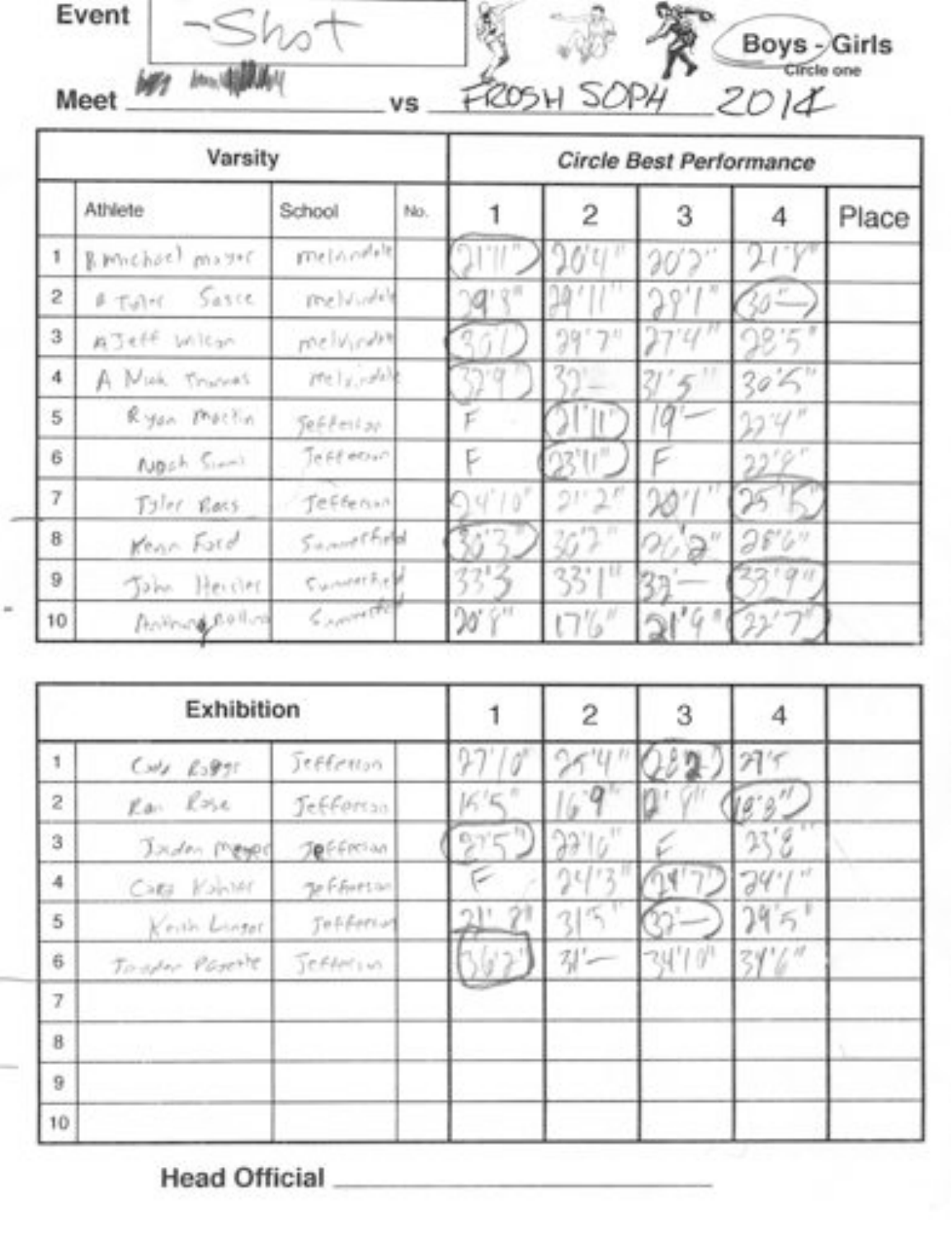$9-10$   $Iawih 5h$ Meet  $\frac{q}{q}$  (note

 $VS$   $\odot$  Jefferson



|                | Varsity                     |            |     |          |                                             |         |        |       |
|----------------|-----------------------------|------------|-----|----------|---------------------------------------------|---------|--------|-------|
|                | Athlete                     | School     | No. |          | $\overline{c}$                              | 3       | 4      | Place |
| 1              | Jack Winler<br>$\mathbf{X}$ | Redfield   |     | 30'11''  |                                             |         |        |       |
| $\overline{2}$ | Gene unils                  | Redford    |     | 'n' v'   |                                             | 26'10'' |        |       |
| 3.             | Stephen Read                | Bootface   |     |          |                                             | 265'    |        |       |
| 4              | Grant Miszales              | Rodbert    |     |          | U.                                          | 27'2''  |        |       |
| 5              | ENchand Kvenders March      |            |     | 97'0''   |                                             | 24''''  | 176'   |       |
| 6              | Joseph Whitake              | bookied    |     |          | $30 -$                                      | 29'4''  | 14°F.  |       |
| 7              | A Samuel George             | Mantal)    |     | 28'6''   | $ng(r_0, 1)$                                |         | 3'4'   |       |
| 8              | XA Moth Hortzang            | marcin.    |     | $3.0$ ii |                                             |         | 34'2'' |       |
| 9              | E AUCORDINA                 | mancae.    |     |          | $\mathcal{Y} \in \mathcal{Y}^{\mathcal{U}}$ | 275     | 22.4'' |       |
| 10             | Galent Hamtel               | provision. |     |          | 26.4                                        | 24.8    | 26.9.1 |       |

| 20<br>'U'          | $Q^{(1)}(t^{\pm})$<br>31<br>90' | $\mathcal{M}$<br>$\mathcal{U}^*$<br>$29 -$<br>t 7<br>30 | $24 -$<br>22'<br>32.11<br>F<br>28.11.7 |                                    |
|--------------------|---------------------------------|---------------------------------------------------------|----------------------------------------|------------------------------------|
|                    |                                 |                                                         |                                        |                                    |
|                    |                                 |                                                         |                                        |                                    |
|                    |                                 |                                                         |                                        |                                    |
|                    |                                 |                                                         |                                        |                                    |
|                    |                                 |                                                         |                                        |                                    |
|                    | 21'                             | -71<br>$\sqrt[3]{1}$                                    |                                        |                                    |
| $\delta^*$<br>74°) | ş<br>15                         | ı4′                                                     | b.                                     |                                    |
| 125,111            |                                 | 34''3''                                                 | 370                                    |                                    |
|                    | $(9'$ <sup>[1]</sup>            |                                                         | $q-$                                   |                                    |
|                    |                                 | $20'$ <sup>9"</sup>                                     |                                        |                                    |
|                    | 3.,<br>$ q^{\prime}-$<br>195"   |                                                         | 2637<br>19'9                           | $3d, \epsilon$<br>30°<br>30'<br>31 |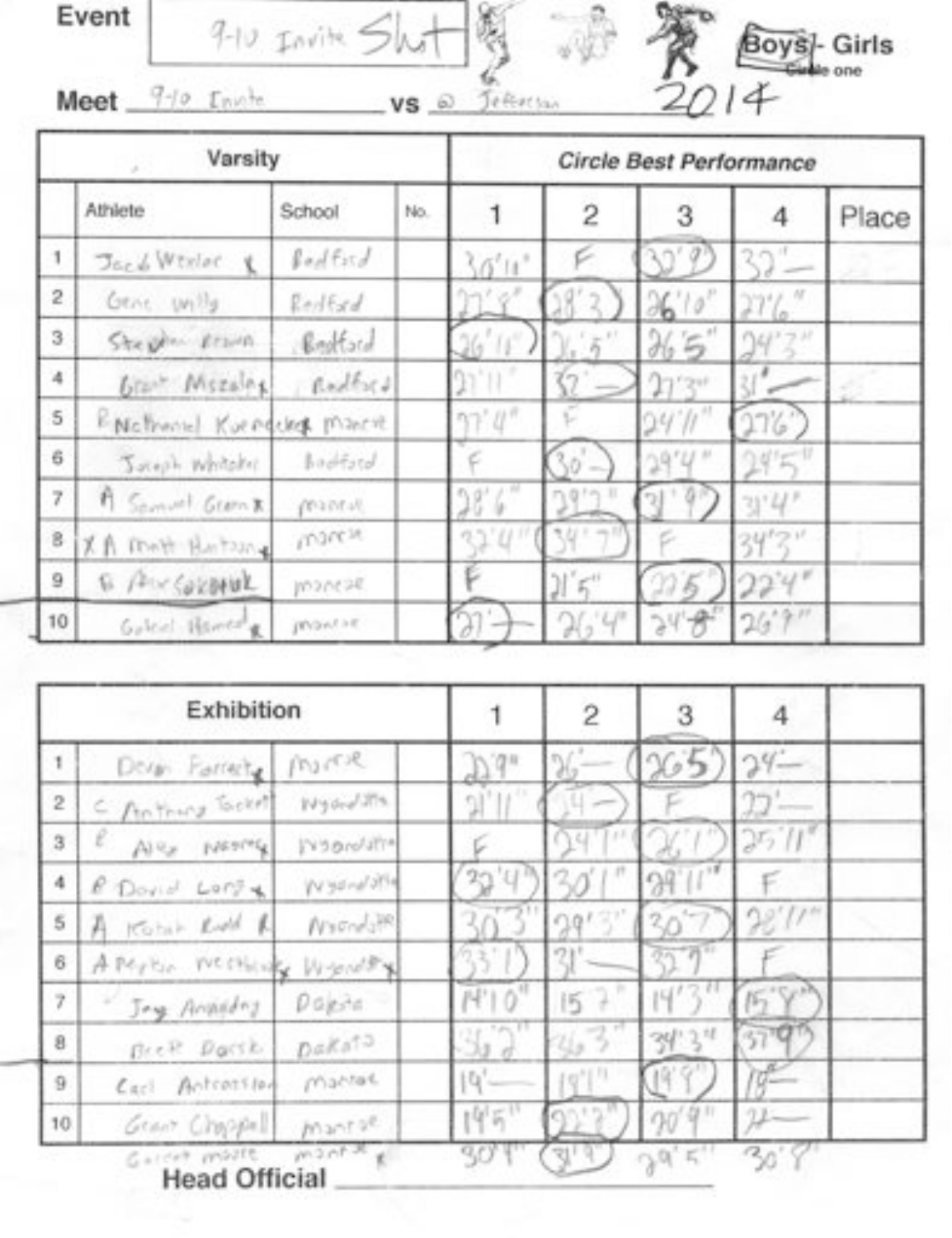# High Jump

Boys - Girls

Meet  $\sigma$ V Inv. te vs 9+10

| Name                               | School                    | No. | $3'$ 10 $4'$ |  |    | 4446484115 | 52 |          |
|------------------------------------|---------------------------|-----|--------------|--|----|------------|----|----------|
| Joseph Wright                      | Jefferson                 |     |              |  |    |            |    | $\theta$ |
| Sydney Mapa                        | $\mu$                     |     |              |  |    |            |    |          |
| Juri Shuler                        | 11                        |     |              |  |    |            |    |          |
| ALEXIS PORCEN Dollar               |                           |     |              |  |    |            |    | 4        |
| Liden Teets                        | $\theta$                  | v   |              |  |    |            |    |          |
| Reporce Schwarth                   | $\frac{1}{2}$             |     |              |  |    |            |    |          |
| TAIR Motio Lfc                     | $\ell$ . $\ell$           |     |              |  |    |            |    |          |
| Delly Eggman                       | $\sigma$ is               |     |              |  |    |            |    |          |
| San Lebig Swampell                 |                           |     |              |  |    |            |    | 15       |
| Sheey termond                      | $\mathcal{F}$             |     |              |  |    |            |    |          |
| Altrod Holsone                     |                           |     |              |  |    |            |    |          |
| Emily Breech Wandette v            |                           |     |              |  |    |            |    |          |
| Kohelvillian Bedford               |                           |     |              |  |    |            |    | 3        |
| Philip Lowe                        |                           |     |              |  |    |            |    |          |
| Gare Sarth                         | $\mathcal{F} \mathcal{F}$ | X   |              |  |    |            |    |          |
| Taylor Bekerak                     | $\epsilon$                |     |              |  | XO |            |    | kđ       |
| Emily Myers Divine Child           |                           |     |              |  |    |            |    |          |
| MAY GASS                           |                           |     |              |  |    |            |    |          |
| My KNER RUSKE                      | $\overline{\mathbf{z}}$   |     |              |  |    |            |    |          |
| Bread Hiemor Worchway              |                           | X   |              |  |    |            |    |          |
| <i><u><b>Appieus Abram</b></u></i> |                           |     |              |  |    |            |    |          |
| Mixele Hukman                      |                           |     |              |  |    |            |    |          |

 $X = Miss$  O = Make  $\rightarrow$  = Pass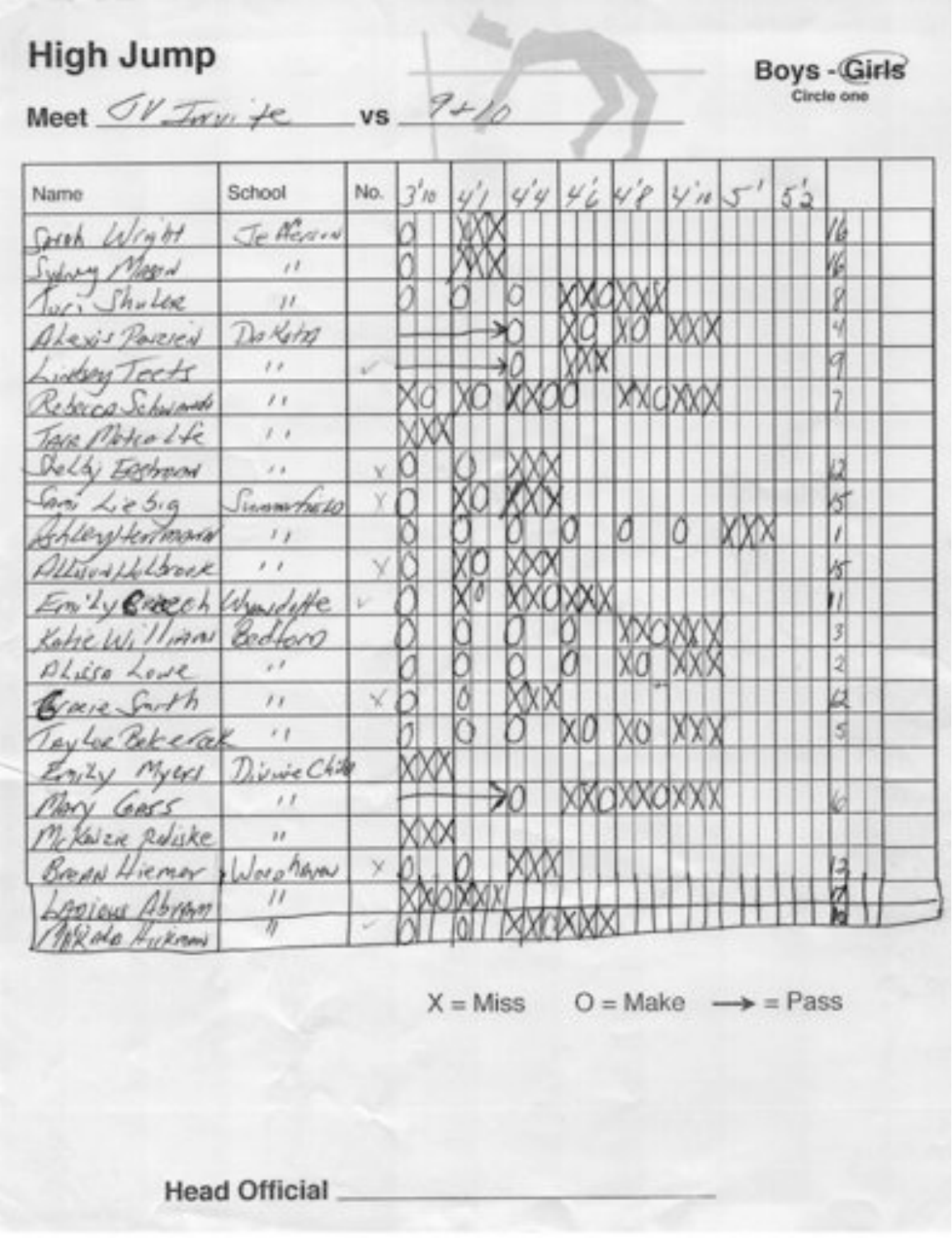Meet.

 $9/10$  invites

Boys - Girls

|             | Varsity   |                  |     |              |                | Circle Best Performance |    |       |
|-------------|-----------|------------------|-----|--------------|----------------|-------------------------|----|-------|
|             | Athlete   | School           | No. |              | $\overline{2}$ | 3                       |    | Place |
| ١           | Melon     | ∝                |     |              |                |                         |    | ÷     |
| $\tilde{z}$ | Bettemade | OC               |     |              |                |                         | ЦA |       |
| 3           |           |                  |     |              | 砧              |                         |    |       |
|             |           | <b>NUTO</b><br>d |     |              | 35             |                         |    | 66    |
|             | Knogsk l  | Woo <sub>c</sub> |     |              |                | G                       |    |       |
| 6           |           |                  |     |              |                |                         |    | 134   |
| 7           | Linevence |                  |     | 9Y.<br>$-64$ |                |                         |    |       |
| 8           | Autumn    | V                |     |              | 35<br>ப        |                         |    | 39'   |
| 9           |           | <b>SALL</b>      |     |              |                |                         |    |       |
| 10          |           |                  |     |              |                |                         |    |       |

**VS** 

|                                   | 3 | $\overline{c}$ |         |        | Exhibition |           |
|-----------------------------------|---|----------------|---------|--------|------------|-----------|
| 4                                 |   |                |         | Antola |            | 1         |
| 80                                |   |                | 28      |        |            | $\bar{2}$ |
|                                   |   |                |         |        |            | $\,$      |
|                                   |   |                |         |        |            | 4         |
|                                   |   |                |         |        |            | 5         |
| $\epsilon$<br>Tì<br>$\frac{2}{6}$ |   |                | 叼<br>10 | Tæ.c   |            | 6         |
|                                   |   |                | 41      | mm     |            | 7         |
|                                   |   |                |         | AW.    |            | $\rm ^8$  |
|                                   |   |                | 92      |        | $\sigma$   | 9         |
|                                   |   |                |         |        |            | 10        |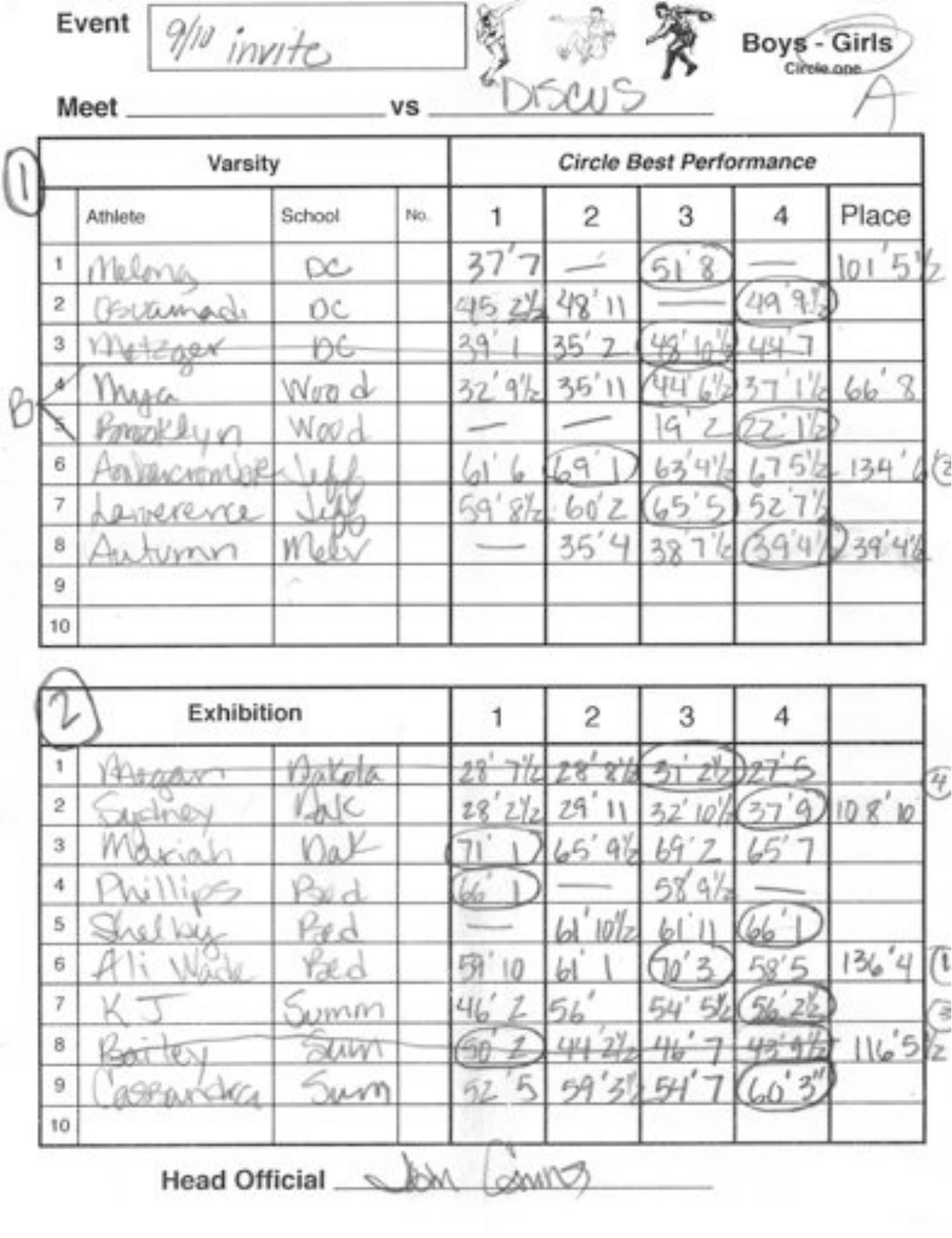Event i. **Boys - Girls** Circle one  $\alpha$  $_{\rm{Hri}}$ Meet. **vs** Circle Best Performance Varsity Place  $\overline{2}$ 3 Athlete School No. 1 4 Weller 48  $6<sub>b</sub>$ 41 Н 1 Щ

2

8

 $10$ 

4

 $511$ 

 $4151$ 

49

22

 $\sqrt{2}$ 

 $\mathcal{L}$ 

 $123'3''$ 

105

 $\mathcal{L}$ 

 $42'10$ 

45

羿

 $48'$ 

 $\alpha$ 

 $D-C$ 

 $0.c$ 

Y).C

Wan d

n bi

 $10<sup>o</sup>$ 

 $64 -$ 

Wuar

2

3

4

5

US.

7

ġ

9

10

P

Priva

BLee

Merlayla

Hiddhina

Ling

 $n11e$ 

Brachina

КA

Exhibition  $\overline{2}$ 3 4 1  $56'11$ Wyan t 05Zana 61  $10$  $121'9$  $\mathfrak{b}^{\mathfrak{h}}$  $\overline{2}$ **SARAY** ä Whatev  $465$  $49$ 3 46 Ÿ M Δ Wyer **DAS LAFFORM** 4 **Lyne**<sup>C</sup>  $136$ Wade 6 **Juliou** evel 7 Am 13  $5\frac{1}{2}$  $116$ 8 **ANTIONER** VGS' 9 γ IN<sub>5</sub> 10 CANIS **Head Official** Valian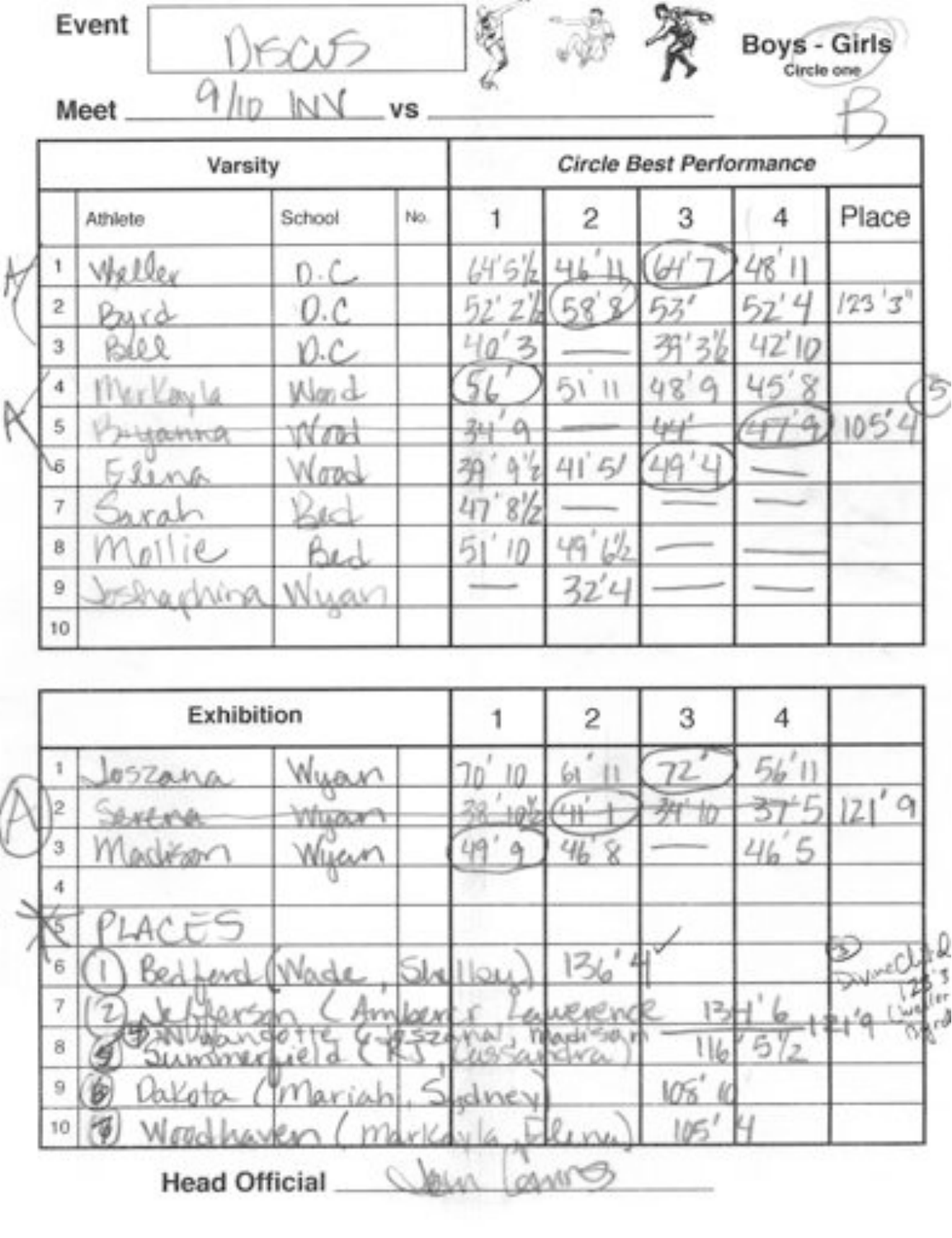Meet.





Boys Girls

|                     | Varsity                   |        |     | <b>Circle Best Performance</b> |                |           |                     |           |
|---------------------|---------------------------|--------|-----|--------------------------------|----------------|-----------|---------------------|-----------|
|                     | Athlete                   | School | No. |                                | $\overline{c}$ | 3         | 4                   | Place     |
| ï                   | Och vankainen Summarfield | ¥λ.    |     | 117t                           |                | $10^{16}$ |                     |           |
| $\overline{c}$      | hase Pircilli             | ĿP.    |     | FILUIT                         |                |           | $8\frac{1}{2}$<br>0 | $35 - 4$  |
| $\mathbf{3}$        | Chanford<br>$-1000$       | B      |     | S                              | GZh            |           | 72                  |           |
| 4                   | Ryan<br>Praire            | B      |     | -801-                          | 5/4            | 12'       |                     |           |
| $5\overline{ }$     | Trejer Self               | OHS    |     | KNIK                           |                | 4'10%     | Iσ                  |           |
| $\ddot{\mathbf{6}}$ | Barben<br>Dereck          | A      |     | 4'5'4                          | ×<br>Δ         | 片'        | 12.<br>U            |           |
| 7                   | Paul Aguria               | A      |     | 5 <sup>1</sup><br>A            |                | 1104      |                     | $-170$    |
| 8                   | Case Smyder               | B      |     | 013                            |                |           |                     |           |
| $\overline{9}$      | Kitone Iramsp             | B      |     | 2%<br>5                        | 5%<br>15       | 16.9.75   | $\frac{1}{2}$       | $35 - 62$ |
| 10                  | hicko Fould               | B      |     | 16                             |                |           | 14,0                |           |

顑

|          | Exhibition                     |     | $\overline{2}$ | з     |                  |                   |  |
|----------|--------------------------------|-----|----------------|-------|------------------|-------------------|--|
|          | Brandon Beck monroe            |     |                |       |                  |                   |  |
|          | 2 Figher Blackmake             |     |                |       |                  | $12 - 3\%$        |  |
| 3        | Colm Genia VII.                | fz. | 19             |       | 411%             |                   |  |
|          | 4 Shephen Hintz                |     |                |       |                  | $15'4\%$ 30-1/2 8 |  |
| 5        | Jordan maus                    |     |                | 12'27 |                  |                   |  |
| 6.       | ZOCKROWING                     |     |                |       | 13 9 14 12 312   |                   |  |
|          | 7 Stephan moviement us prolott |     |                |       | 116'1'416'7'2    |                   |  |
| $\bf{8}$ | micheal savans                 |     |                |       | 16'1'12'16'2     | $32 - 10$         |  |
| 9        | Carrett Kerly Becket A         |     |                |       | $152\%$ $16'1\%$ |                   |  |
|          | 10 Evan Vitarreal              |     | 587.           | 15.5% |                  |                   |  |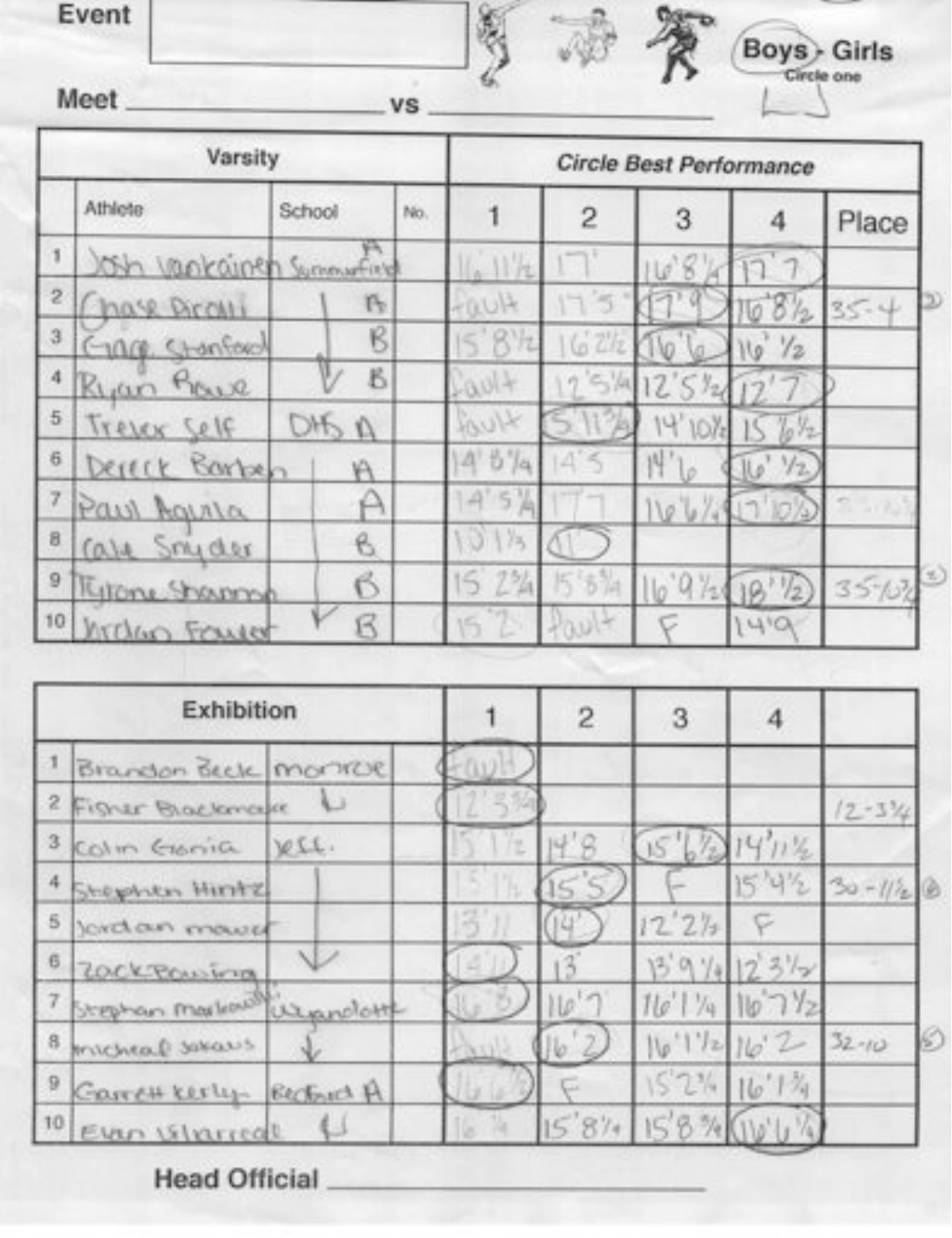

# Boys - Girls

 $Meet_$ 

vs.

|                  | Varsity                          |        |     | Circle Best Performance |    |                           |         |                         |  |
|------------------|----------------------------------|--------|-----|-------------------------|----|---------------------------|---------|-------------------------|--|
|                  | Athlete                          | School | No. |                         | 2  | 3                         |         | Place                   |  |
|                  | <sup>1</sup> Tyler Researcheiner |        |     |                         |    |                           | $4.4\%$ |                         |  |
| $\boldsymbol{2}$ | Tristan Brickner                 | B      |     |                         |    |                           |         |                         |  |
|                  | <sup>3</sup> Bryce Crawford      | в      |     |                         |    | ខែ                        |         | $110^{15}51233 - 11240$ |  |
|                  | 4 Treshon Alexand melv.          |        |     |                         |    | $\mathbb{U}^{\mathbb{U}}$ |         |                         |  |
| 5                | Terrance London                  |        |     |                         |    |                           |         | $3e - \frac{1}{2}$      |  |
| 6                | Steven Lizas                     |        |     | 842                     | íД |                           |         |                         |  |
| 7.               | yoh Hegins                       |        |     | 3                       |    |                           |         |                         |  |
| B                |                                  |        |     |                         |    |                           |         |                         |  |
| 9                |                                  |        |     |                         |    |                           |         |                         |  |
| 10               |                                  |        |     |                         |    |                           |         |                         |  |

| Exhibition       |  | $\overline{c}$ | 3 | 4 |  |
|------------------|--|----------------|---|---|--|
|                  |  |                |   |   |  |
| $\boldsymbol{2}$ |  |                |   |   |  |
| $\,3$            |  |                |   |   |  |
| $\it 4$          |  |                |   |   |  |
| 5                |  |                |   |   |  |
| 6                |  |                |   |   |  |
| 7                |  |                |   |   |  |
| $_{\rm B}$       |  |                |   |   |  |
| $\mathsf{D}$     |  |                |   |   |  |
| $10$             |  |                |   |   |  |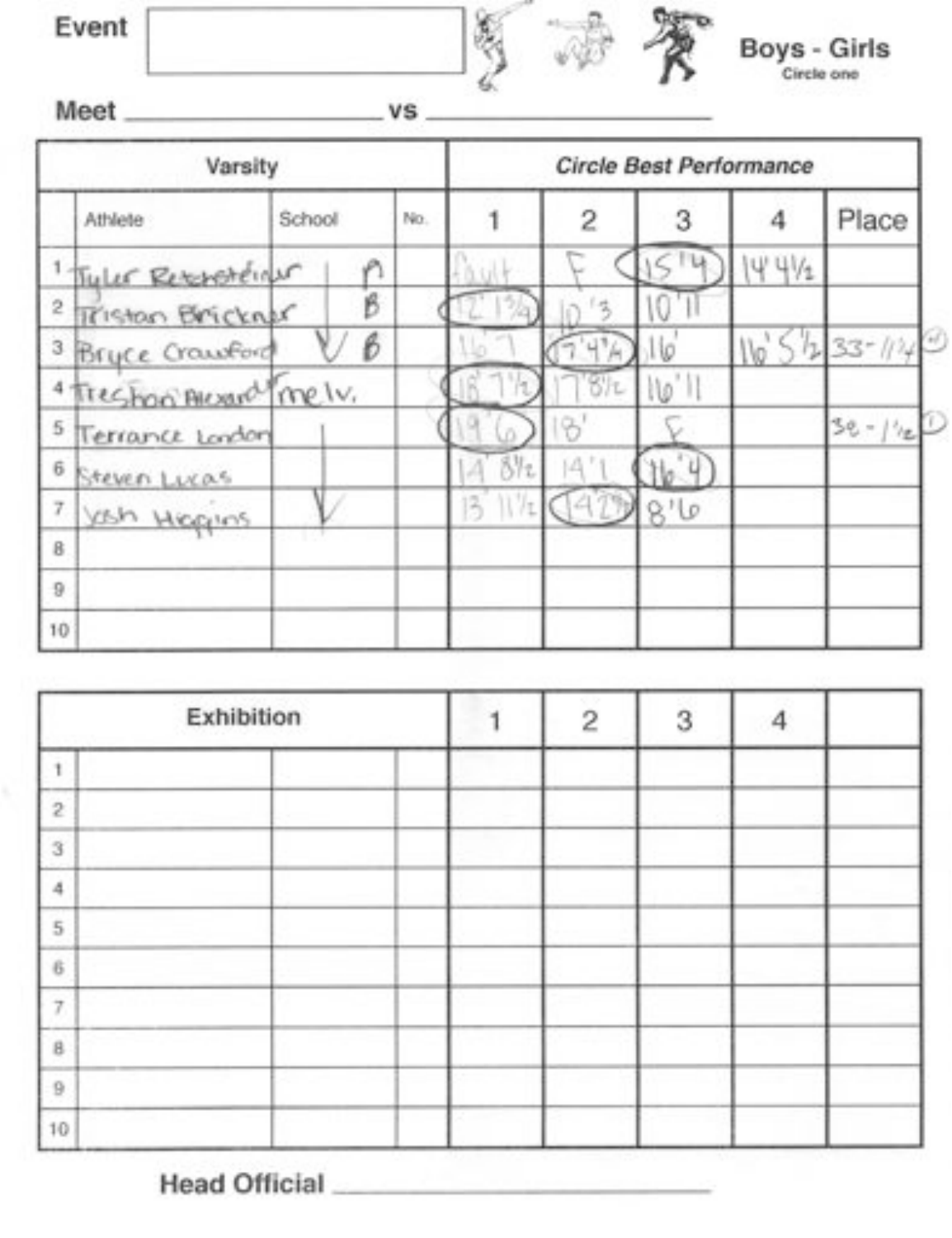| Event |    |  | Boys / Girls |
|-------|----|--|--------------|
| Meet  | VS |  | Circle one   |

|           | Varsity      |        |     |    |                | Circle Best Performance |         |       |
|-----------|--------------|--------|-----|----|----------------|-------------------------|---------|-------|
|           | Athlete      | School | No. |    | $\overline{c}$ | 3                       | 4       | Place |
| 1         | 052000       | Waan   |     | 29 | 1/2            | 26                      |         |       |
| $\bar{2}$ | overs        |        |     |    |                |                         |         | 401   |
| 3         | <i>Lisan</i> |        |     |    |                | 8                       | Ч       |       |
| 4         | wheller      | DC     |     |    | 9<br>ı         | La <del>de</del>        | 1/2     |       |
| 5         | Surd         |        |     |    |                | 20                      |         |       |
| $\rm 6$   |              | Bed    |     | 22 | 26<br>24       |                         | şс      | 49    |
| 7         |              |        |     | 23 |                | z                       |         | 3     |
| 8         | NAR.         |        |     | π  |                | H20                     | ٣O      |       |
| 9         | <b>HYK</b>   | Mel    |     |    |                | $\overline{z}$          | 14<br>6 | 15'   |
| 10        |              |        |     |    |                |                         |         |       |

|                     | Exhibition           |               |  |    | 2 | 3 |   |
|---------------------|----------------------|---------------|--|----|---|---|---|
|                     |                      |               |  |    |   |   | y |
| $\bar{2}$           |                      | ×.            |  |    |   |   |   |
| $\sqrt{3}$          |                      |               |  |    |   |   |   |
| 4                   |                      |               |  |    |   |   |   |
| 5                   | 70,<br>N             |               |  | q  |   |   |   |
| $\ddot{\mathbf{6}}$ | **                   |               |  | ľЧ |   |   |   |
| 7                   |                      | $\lambda$ $V$ |  |    |   |   |   |
| 8                   |                      |               |  | u  | a |   |   |
| 9                   |                      |               |  |    |   |   |   |
| 10                  |                      |               |  |    |   |   |   |
|                     | <b>Head Official</b> |               |  |    |   |   |   |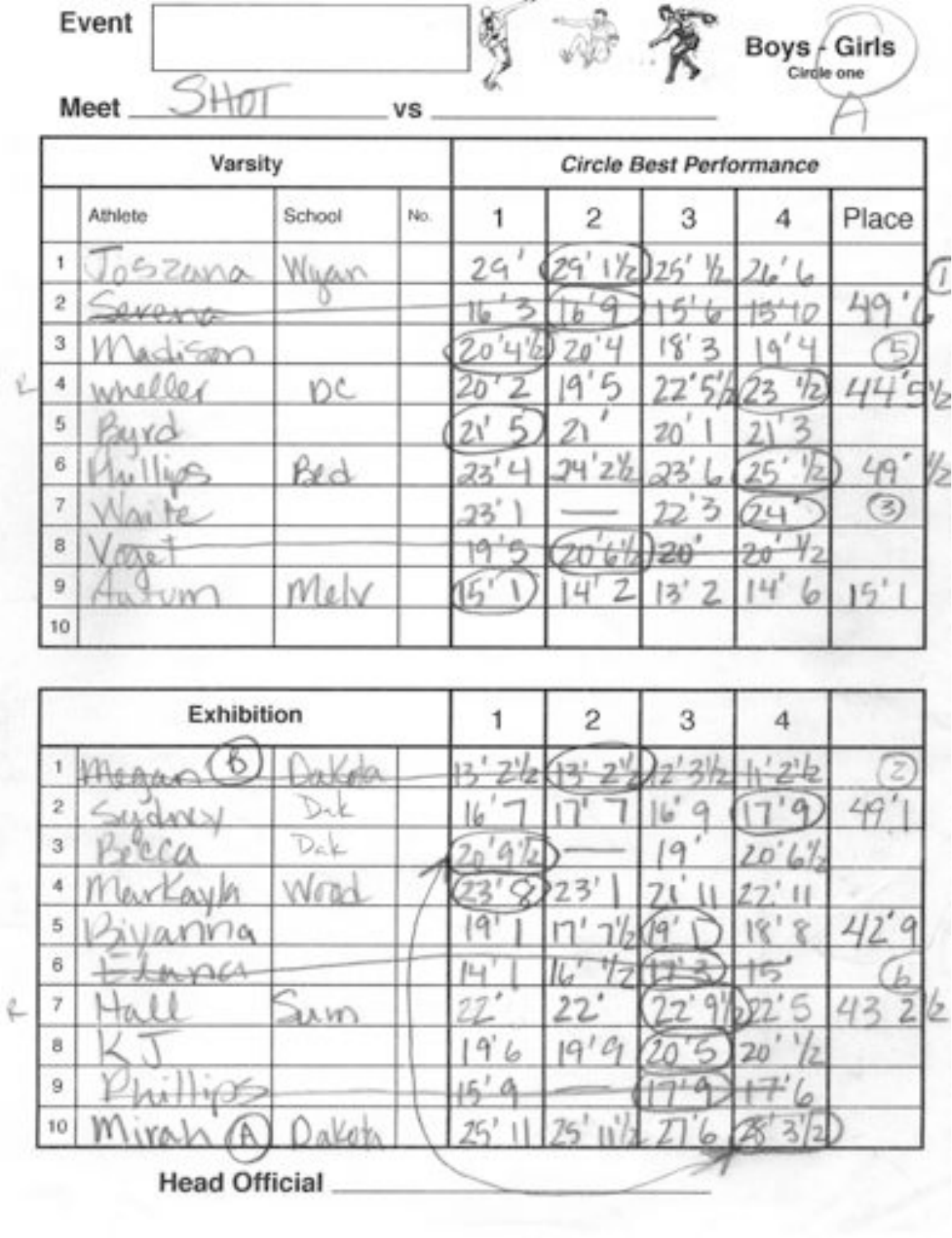| Event | <b>Shot Put</b> |    |  | Boys - Girls |
|-------|-----------------|----|--|--------------|
| Meet  |                 | vs |  |              |

|           | Varsity       |        |     |         |         | Circle Best Performance |                   |       |
|-----------|---------------|--------|-----|---------|---------|-------------------------|-------------------|-------|
|           | Athlete       | School | No. |         | 2       | З                       |                   | Place |
| ĩ.        | Metzger       |        |     |         |         |                         | $\mathbb{Z}$<br>5 |       |
| $\bar{z}$ |               |        |     |         |         | 2,10                    | 22'               |       |
| 3         |               |        |     |         |         | 4 Yz                    |                   |       |
| 4         |               |        |     |         | 2,<br>ப |                         |                   |       |
|           |               |        |     |         |         |                         |                   |       |
|           | w e<br>ennere |        |     |         |         |                         | ą                 |       |
| ÷         | losha shina   |        |     | 8<br>١n |         |                         | 3<br> 5"          |       |
| 8         |               |        |     |         |         |                         |                   |       |
| 9         |               |        |     |         |         |                         |                   |       |
| 10        |               |        |     |         |         |                         |                   |       |

|                         |                                 | Exhibition PLACES |       | $\overline{2}$ | 3 |      |
|-------------------------|---------------------------------|-------------------|-------|----------------|---|------|
|                         | 1 WHANDOTTE GOSZANA             |                   |       |                |   |      |
| $\overline{\mathbf{2}}$ | AKOTA                           | (MIRAH, BECCA     |       |                |   |      |
| 3                       | BEDFORD                         | PHILLY'S, WHITE   |       |                |   |      |
|                         | SEFFERSON (AMBERCRAMBE LAWREAME |                   |       |                |   |      |
| 5                       | DIVINE CHILD KWHEELER           |                   | 12.12 |                |   |      |
| б                       | SummERFIELD (HALL               |                   |       |                |   | 1327 |
| $\overline{7}$          |                                 |                   |       |                |   |      |
| g                       |                                 |                   |       |                |   |      |
| $\overline{9}$          |                                 |                   |       |                |   |      |
| 10                      |                                 |                   |       |                |   |      |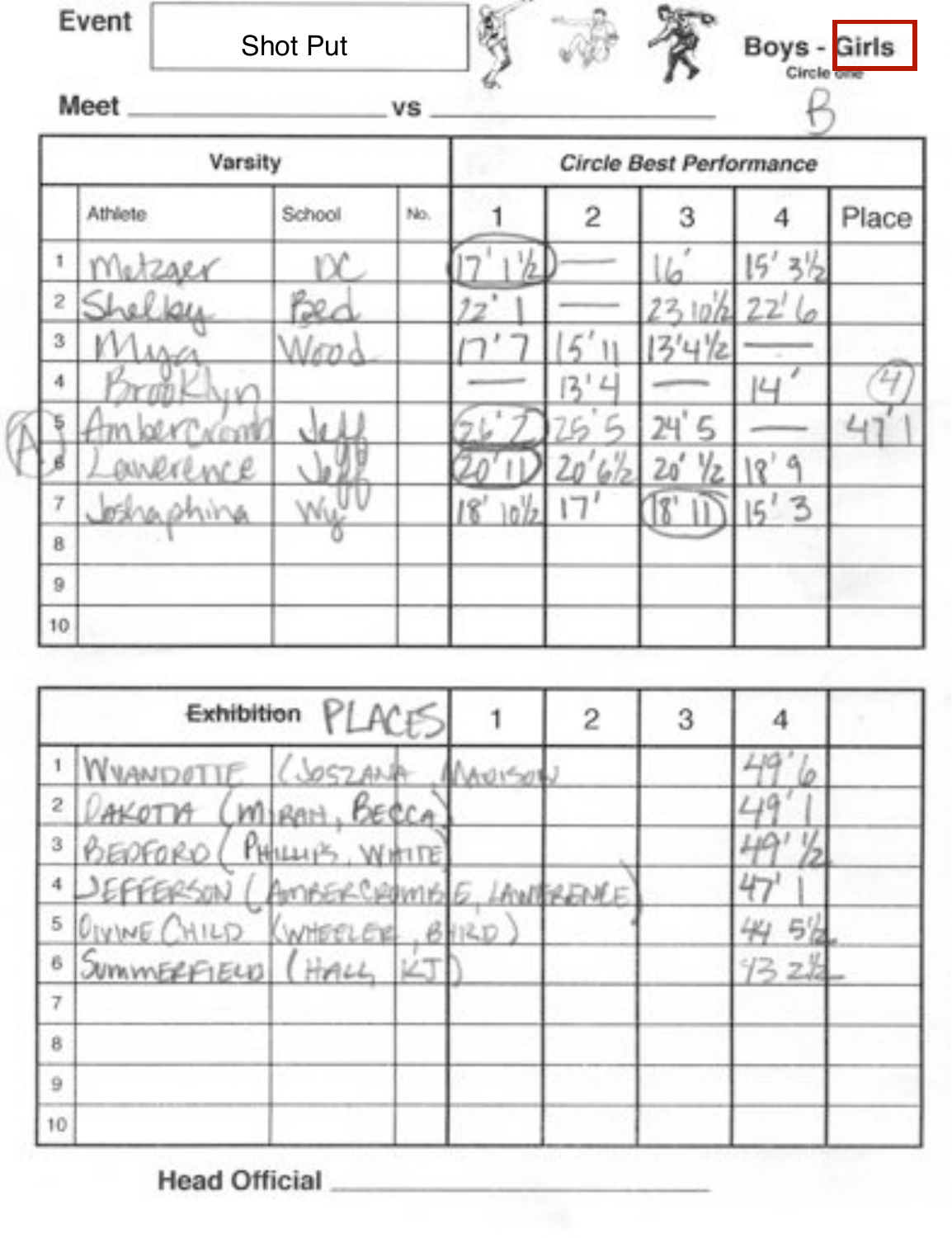| Event | $156 - 5$ | 震<br>Boys - Girls<br>ア<br>w |
|-------|-----------|-----------------------------|
| Meet  |           | 2011<br>ettan<br>vs         |

| Varsity      |                          |             |     | Circle Best Performance |               |                    |            |           |  |
|--------------|--------------------------|-------------|-----|-------------------------|---------------|--------------------|------------|-----------|--|
|              | Athlete                  | School      | No. |                         | 2             | 3                  | 4          | Place     |  |
| ١            | Pavko<br><b>WOMPSH</b>   | Lydentic    |     | $\approx$ $\!$          |               | 70                 |            |           |  |
| $\mathbf{2}$ | Potas.                   | <b>UVIT</b> |     | $(1^{17})^{11}$         | 73 T.C        |                    | 1611<br>51 |           |  |
| 3            | 4.9 <sub>1</sub>         | UNICO       |     |                         | 76            |                    |            | $45 - 10$ |  |
| 4            | 上半行いけ<br><b>MOBALDA</b>  | wad         |     | 594                     |               | fiq H<br><b>58</b> |            |           |  |
| 5            | 库主义<br>NEARY             | WAYE!       |     |                         |               |                    |            |           |  |
| $_{\rm 6}$   | Brett Drophi             | Oskorn      |     | 拭                       |               |                    | pu.        |           |  |
| 7            | Call speaker             | $0.15 - 5.$ |     |                         | $\mathcal{L}$ |                    |            | $83 - 58$ |  |
| 8            | Michael Megin            | hall.       |     | $\gamma$ yr<br>55       | 5010'         |                    | 554        |           |  |
| 9            | 10 <sup>2</sup><br>59556 | Ax.         |     | 80                      | Ħ<br>471      |                    |            |           |  |
| 10           | ×<br>$\pm 10$ .          | Monroe      |     | in,                     | u#!           |                    | 43%        |           |  |

| Exhibition   |                              |             |        | 2                           | 3    | 4           |                |
|--------------|------------------------------|-------------|--------|-----------------------------|------|-------------|----------------|
| 1            | Mun Fund                     | 76000       |        |                             |      | 74          |                |
| $\mathbf{2}$ | John Heis                    | $S_{\nu r}$ | fiks   |                             |      |             | 192-8          |
| 3            | ABAPAR V E.                  | 5a          | 60     |                             | 54   |             |                |
| 4            | Sarch Lexier                 | bd.         | iy (1) |                             | 86   |             |                |
| 5            | Chee with                    | ß.J         |        | 79"4                        |      |             |                |
| 6            | From Brake                   | Be).        | 550    |                             | 5    |             |                |
| $\gamma.$    | $\mathcal{T}$<br>$a + c - c$ | bed         | وأألفأ | $\mathsf{Cat}(\mathcal{I})$ |      |             |                |
| ð            | $U$ can $I$                  | 6.1         | 74'II" |                             |      |             | r<br>$169 - 2$ |
| ÿ            | SON, Green                   | Marie       |        | 2,                          |      | <b>John</b> |                |
| 10           | Hffw161                      | Mundale     | 650    |                             | 6915 | K           | 50             |